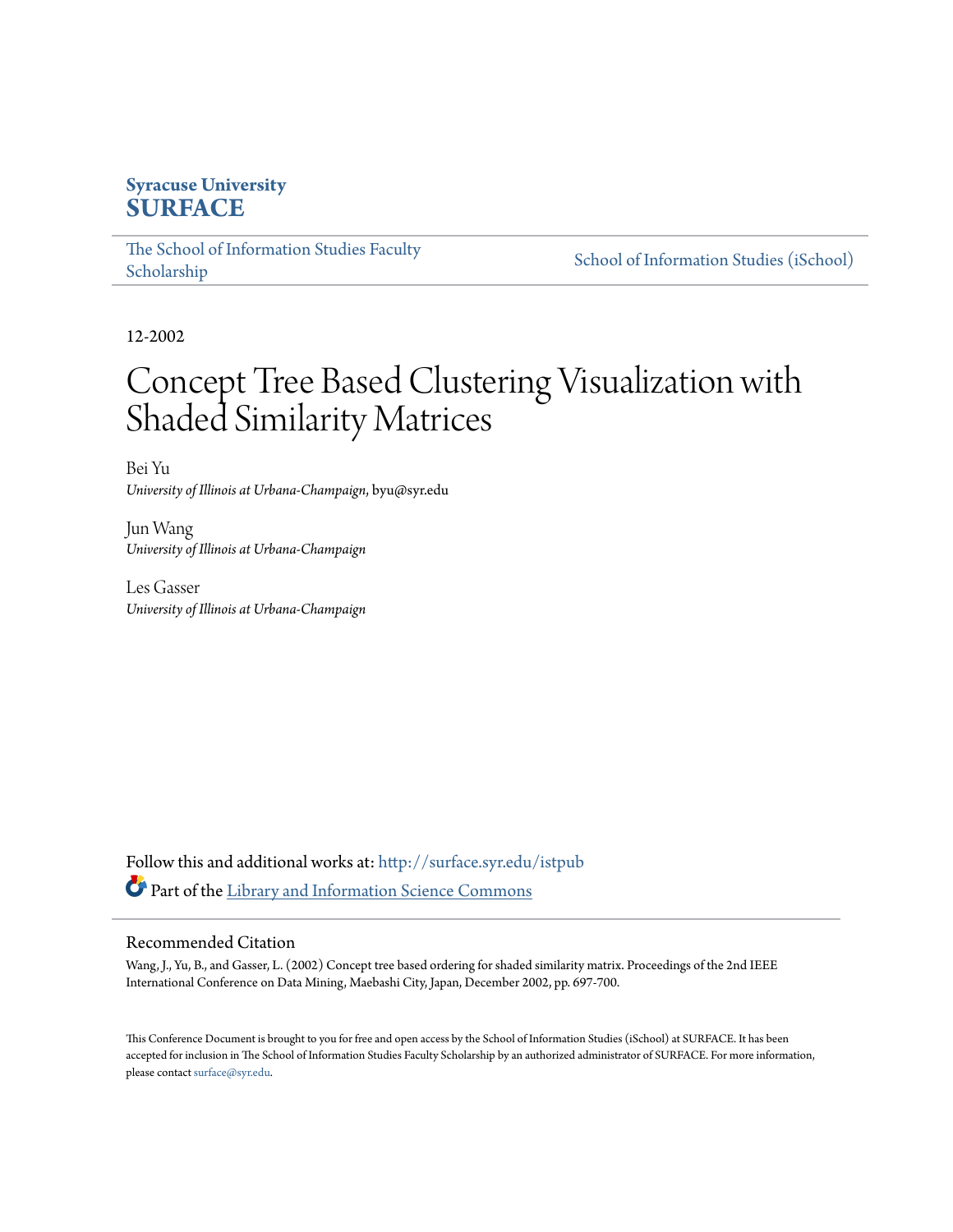### **Concept Tree Based Clustering Visualization with Shaded Similarity Matrices**

Jun Wang Bei Yu Les Gasser

Graduate School of Library and Information Science University of Illinois at Urbana-Champaign 501 E. Daniel St., Champaign, IL 61820, USA {junwang4, beiyu, gasser}@uiuc.edu

#### **Abstract**

*One of the problems with existing clustering methods is that the interpretation of clusters may be diffcult. Two different approaches have been used to solve this problem: conceptual clustering in machine learning and clustering visualization in statistics and graphics. The purpose of this paper is to investigate the benefts of combining clustering visualization and conceptual clustering to obtain better cluster interpretations. In our research we have combined concept trees for conceptual clustering with shaded similarity matrices for visualization. Experimentation shows that the two interpretation approaches can complement each other to help us understand data better.* 

**Keywords:** Clustering Visualization, Conceptual Clustering, Shaded Similarity Matrix, Concept Tree

#### **1. Introduction**

One of the problems with existing clustering methods is that the interpretation of clusters produced may be diffcult. To address this interpretation problem, on the one hand, people from statistics and graphics have focused on visualization approaches[4, 5]. On the other hand, researchers in machine learning (or artifcial intelligence) have developed conceptual clustering[1, 10]. Clustering visualization can help users visually perceive the clusterings, and sometimes even hidden patterns in data. Conceptual clustering aims at representing the clusterings using symbolic knowledge. Clustering visualization utilizes people's perceptual ability (low-level information processing), while conceptual clustering exploits human inference ability (high-level information processing). However, these two different approaches have not previously been combined. The purpose of this paper is to combine conceptual clustering with visualization in order to obtain better intrepretations of clusterings.

Our approach is to use shaded similarity matrices[3] for

visualization and concept trees[7] for conceptual clustering. Since there are exponentially many ways to order a set of objects, the key problem for the shaded similarity matrix approach is how to order the data or objects in a matrix so that similar objects are adjacent. Heuristic strategies are needed for generating a near-optimal ordering. Happily, concept trees provide not only an approach to conceptual clustering, but also a potential approach to solve the ordering problem, because *the more specifc the concept shared by two objects, the more similar the two objects*. Our experiments (presented later) do show that concept trees are effective.

#### **2. Shaded Similarity Matrices**

Over the past forty years, shaded similarity matrices have been used in visual cluster anaylsis[8, 3, 11]. In a shaded similarity matrix<sup>1</sup>, similarity in each cell is represented using a shade to indicate the similarity value: greater similarity is represented by dark shading, and lesser similarity by light shading. The dark and light cells may initially be scattered over the matrix. To reveal the potential clusterings visually, the rows and columns need to be re-organized so that similar objects are put in adjacent positions. If "real" clusters exist in the data, they should appear as symmetrical dark squares along the diagonal.

Here we will briefy show how shaded similarity matrices are constructed and how one looks through an example. The data used in the example is part of the *Iris* data from the UCI repository[9]. The *Iris* data set contains 150 instances, evenly distributed in 3 classes. We fetch 5 instances from each class, and thus obtain 15 instances (Table 1). The similarity matrix was computed based on Euclidean distance (Table 2).

The shaded similarity matrix is illustrated in Fig. 1. The right figure in Fig. 1 is generated from the original similarity matrix using the seriation algorithm which was pro-

<sup>1</sup>Some researchers use the term *shaded distance matrix*, *shaded proximity matrix*, or *trellis diagram*.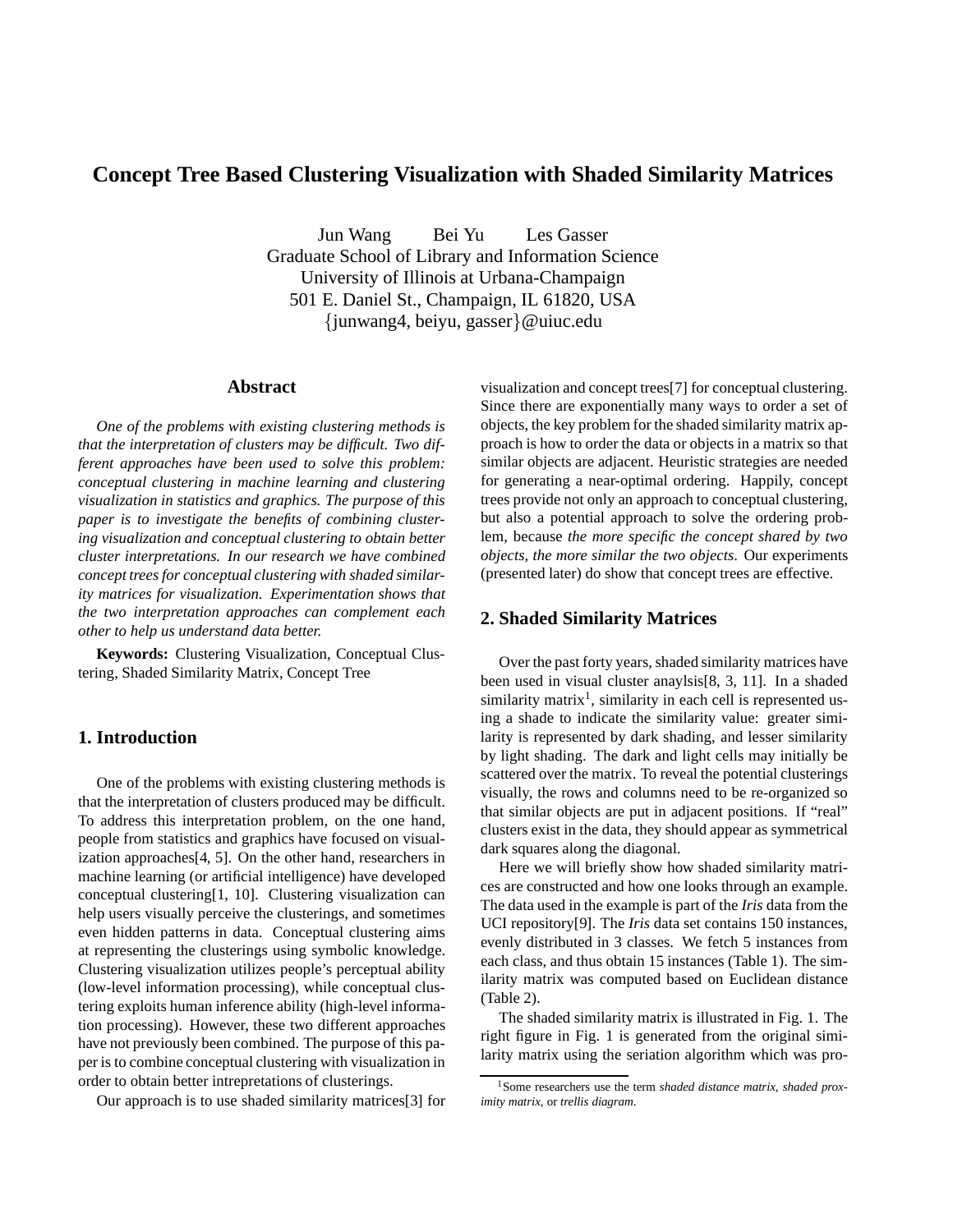**Table 1. Data matrix extracted from the Iris data set.** *Abbreviations:* **sl: sepal-length, sw: sepal-width, pl: petal-length, pw: petal-width.** 

| Instance | sl  | <b>SW</b> |     | pw         |
|----------|-----|-----------|-----|------------|
| $e_1$    | 5.1 | 3.5       | 1.4 | 0.2        |
| $e_2$    | 6.3 | 2.9       | 5.6 | 1.8        |
| $e_3$    | 7.0 | 3.2       | 4.7 | $\cdot$ .4 |
|          |     |           |     |            |
| U15      | 6.5 | 2.8       | 4.6 |            |

**Table 2. Similarity matrix corresponding to Table 1.** 

|     | $1.0$   0.1   0.2   0.8   0.2   0.1 |  |                                     |           | $0.\overline{2}$ |
|-----|-------------------------------------|--|-------------------------------------|-----------|------------------|
|     | $0.1$   1.0   0.3   0.2   0.3   0.8 |  |                                     |           | 0.3              |
| 0.2 | 0.3                                 |  | $1.0 \quad 0.2 \quad 0.9 \quad 0.3$ | $\cdot$ . | 0.8              |
|     | $\cdots$                            |  |                                     |           |                  |
| 0.2 | 0.3                                 |  | $0.8$   0.2   0.8   0.3             | $\ldots$  | 1.0              |

posed in ClustanGraphics [11]. It works by weighting each similarity using the distance of the similarity cell from the diagonal. The algorithm tries to minimize the sum of the weighted similarities in the similarity matrix by reordering the pre-computed clusters in an agglomerative hierarchical clustering such as a dendrogram.



**Figure 1.** LEFT: *Randomly ordered* **shaded similarity matrix;** RIGHT: *Reordered* **shaded similarity matrix using a seriation algorithm.** 

To display a similarity matrix of n objects, we need  $n^2$ cells or  $\frac{n^2}{2}$  cells (in the case of half matrix). In practice, usually it is not necessary to display all cells in a matrix. In this paper, only those cells are displayed whose similarity values are over a pre-specifed threshold.



**Figure 2. A concept tree on the Iris data set.** 

#### **3. Concept Tree Based Clustering**

#### **3.1. Concept tree**

A *concept tree* (also known as *concept hierarchy*) is composed of nodes and links with each node representing a concept[7]. The links connecting a node to its children specify an 'IS-A' or 'subset' relation. Fig.2 is an illustration of a concept tree generated by using the algorithm in Table 3 on the 15 *Iris* instances mentioned above.

#### **3.2. Concept tree construction algorithm**

Table 3 is a general algorithm for constructing a concept tree. The key part of the algorithm is how to select a *best* attribute using some split measurement. In this paper, we take the *within-group average similarity*[2] as the measurement. The best attribute is the one with the maximum within-group average similarity. Suppose an attribute a with  $k$  possible values splits a data set  $S$  into  $k$  subsets:  $\{S_1, \dots, S_k\}$ . Let  $\sigma(e_1, e_2)$  be the similarity of two instances  $e_1$  and  $e_2$ . Then the *within-group average similarity* is defned as:

$$
WAS(a) = \sum_{i=1}^{k} \frac{|S_i|}{|S|} \frac{\sum_{e_1, e_2 \in S_i} \sigma(e_1, e_2)}{|S_i|^2}
$$
 (1)

#### **3.3. Concept tree based ordering for shaded similarity matrices**

Given that *objects sharing the same concept are probably similar*, if we put together all objects belonging to a concept, the ordering problem for shaded similarity matrices will be heuristically solved. Concretely speaking, given a tree with k leaves from left to right:  $\langle L_1, L_2, \cdots, L_k \rangle$ . Each leaf represents a concept which covers a set of objects: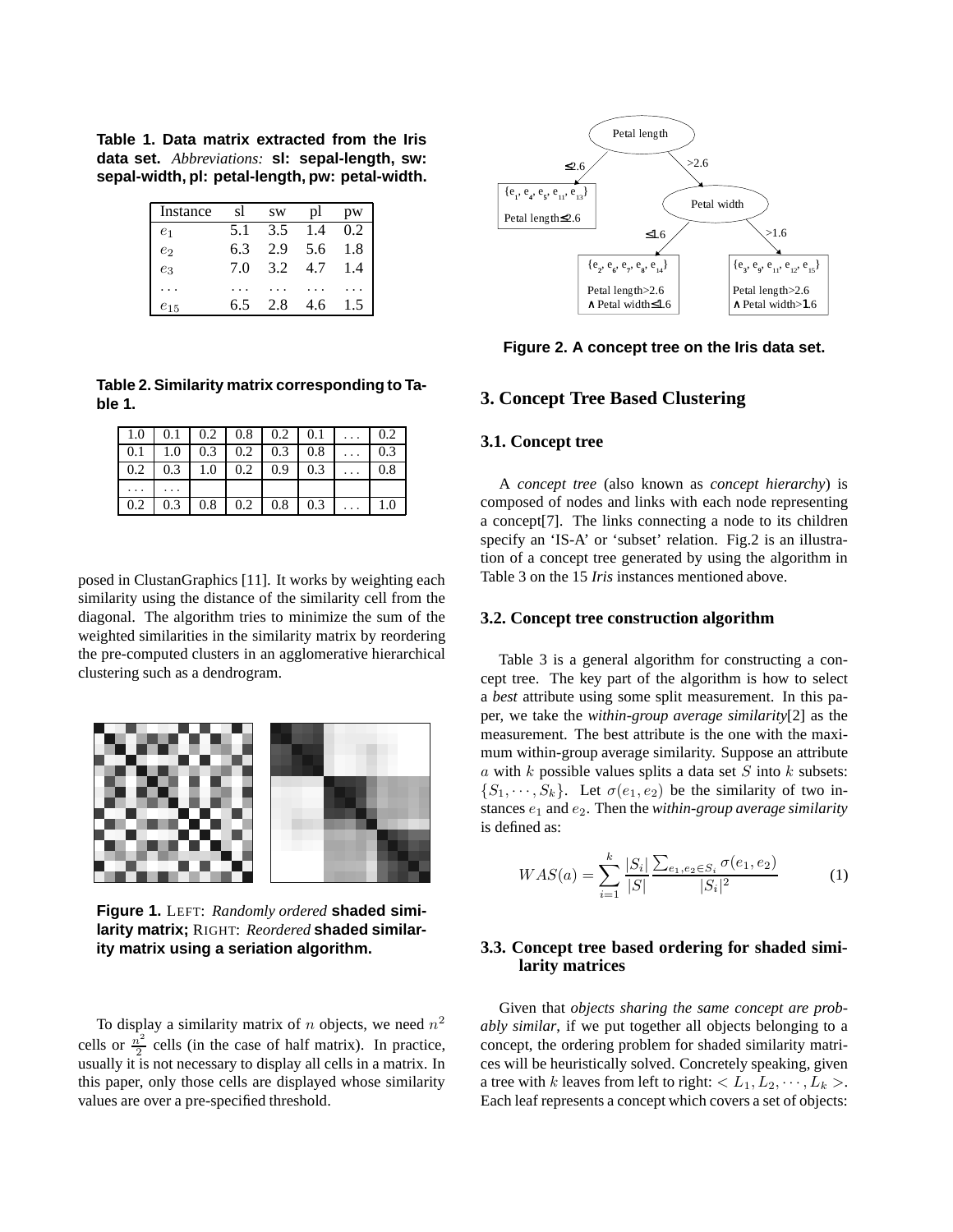#### **Table 3. Concept tree construction algorithm.**

**Inputs:** The current node N of the concept tree, an instance set S, and an attribute set A . **Output:** A concept tree. **Procedure:**  $CTree(N, S, A)$ If both  $S$  and  $A$  are not empty, Then: Select a best attribute  $a \in A$  using some metric, For each possible value  $v_i$  of  $a$ : Form a node C, corresponding to the test  $a = v_i$ ,  $*$ Let  $S_{v_i}$  be the subset of S that have value  $v_i$  for a, Make node  $C$  a child of Node  $N$ ,  $CTree(C, S_{v_i}, A - \{a\}).$ 

For numberical attributes, the test is represented as  $a \le v_i$  or  $a > v_i$ .

 $L_i = \{e_{i_1}, \dots, e_{i_n}\}.$  Then the ordering of all objects will be:

 $\langle \{e_{1_1}, \cdots, e_{1_n}\}, \cdots, \{e_{k_1}, \cdots, e_{k_n}\} \rangle$ 

We don't care about the internal object ordering within a leaf. We assume that the objects within a leaf are similar enough, and if not the leaf node can be partitioned into smaller leaves until the objects within a leaf do become similar enough. Note that this ordering can only produce a partial order of the objects due to limitations of the tree structure.

#### **4. Experimentation**

To demonstrate the effectiveness of our approach, we have tested it on some UCI datasets. Here we use the full *Iris* dataset (150 instances) to generate a concept tree. Table 4 shows 3 concepts which are visualized as three square blocks along the diagonal from the left-top to right-bottom in the Fig. 3. Note that the concept tree here is a little bit different from the one in Fig. 2 because of the different dataset size.

**Table 4. Concepts shown in Fig. 3.** 

| <b>Concept name</b> | <b>Square block</b> | <b>Concept description</b>    |
|---------------------|---------------------|-------------------------------|
| $concept-1$         | left-top            | pl < 2.5                      |
| concept-2           | center              | $pl > 2.5 \wedge pw \leq 1.8$ |
| $concept-3$         | right-bottom        | $pl > 2.5 \land pw > 1.8$     |

Among these 3 concepts, the concept-1 is the most clearly separated from other concepts. The concept-2 and

| petal length $\leq$ 2.5 [50] | petal length $> 2.5$ [100]                         |   |  |  |  |
|------------------------------|----------------------------------------------------|---|--|--|--|
|                              | petal width $\leq 1.8$ [54] petal width > 1.8 [46] |   |  |  |  |
|                              |                                                    |   |  |  |  |
|                              |                                                    |   |  |  |  |
|                              |                                                    |   |  |  |  |
|                              |                                                    |   |  |  |  |
|                              |                                                    |   |  |  |  |
|                              |                                                    | ï |  |  |  |
|                              |                                                    |   |  |  |  |
|                              |                                                    |   |  |  |  |
|                              |                                                    |   |  |  |  |

**Figure 3. Concept tree based clustering visualization on the Iris dataset.** 

concept-3 are not perfectly separated. There are some instances covered by concept-2 which have high similarity<sup>2</sup> with the instances in concept-3 and vice versa.

Overall, the visualization result in the Fig. 3, allows us to discover two properties of the *Iris* dataset: 1) the dataset is naturally divided into three groups or clusters (there are three self-similar blocks); 2) each group can be described by a simple concept. In other words, we can say that both the visualization and the acquired concepts complement each other to help us better understand the data.

#### **5. Discussion**

First, it is apparent that the effectiveness of our approach depends on the defnition of similarity, which is also a general problem for clustering methods. Second, our approach has an assumption that the data can be described conceptually, which does not always hold. However, if the data cannot be described conceptually, it is hard to say that the data are fully understood. Therefore, the problem becomes how to choose the right concept representation. Concept trees are only one kind of representation, and are not appropriate for all data.

Third, visualization based on shaded similarity matrices

<sup>&</sup>lt;sup>2</sup>In the Fig. 3, if the similarity between two instances is over a threshold, a spot will be displayed for these two instances. In this situation we say that these two instances have high similarity.